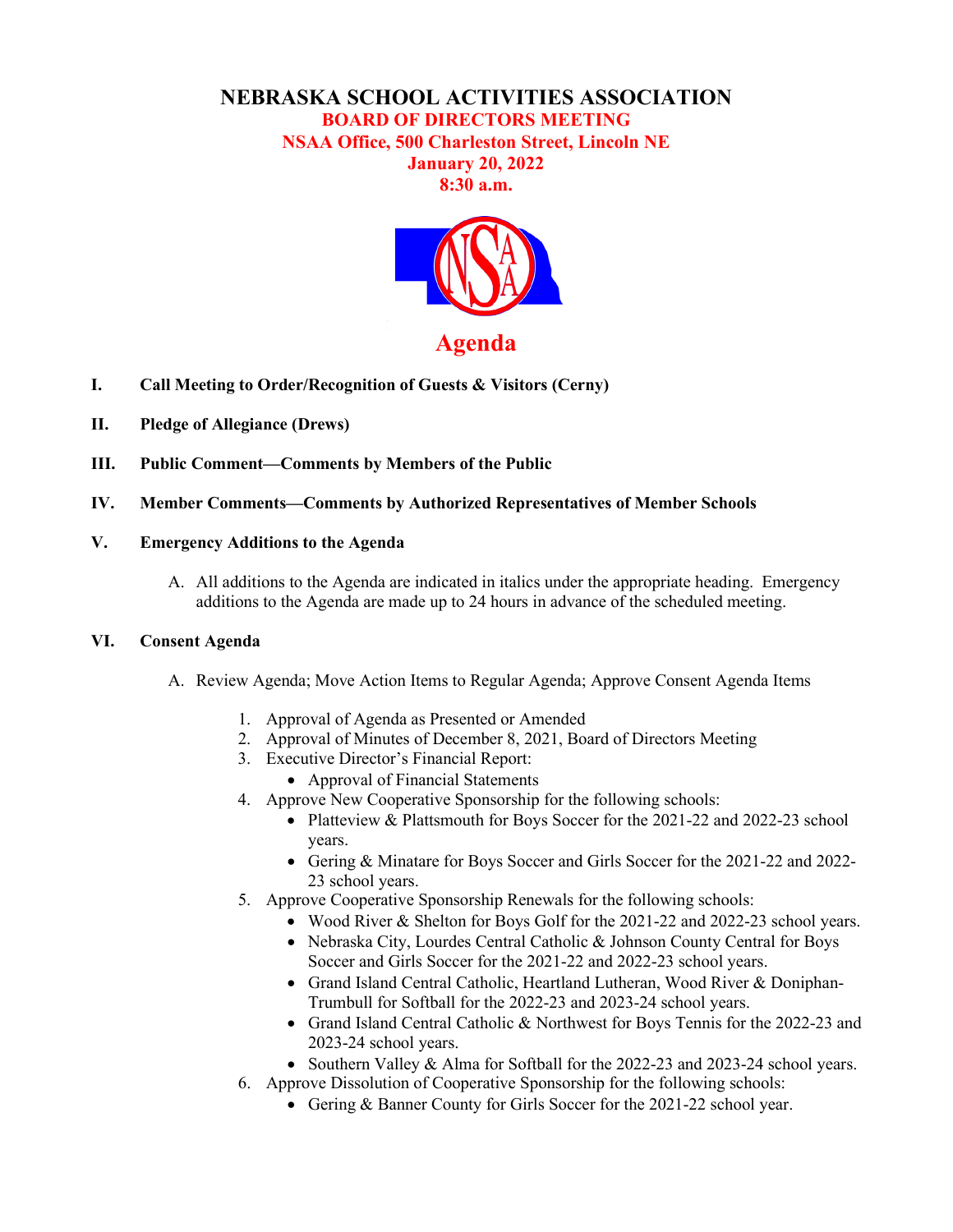### **VII. Hearings**

- A. Hartington-Newcastle, Appeal of Hardship Ruling, 9:30 a.m.
- B. Gretna, Student Eligibility, 10:00 a.m.

#### **VIII. Unfinished Business, Action Items**

A. Discuss, Consider, and Take All Necessary Action on Legislative Proposals from the January District Meetings.

### **IX. New Business, Action Items**

- A. Discuss Sportsmanship Equity & Inclusion.
- B. Discuss COVID-19 Protocols Update.

## **X. Reports and Discussion**

- A. NSIAAA Report
- B. NCA Report
- C. NHSOA Report
- D. NHSHOF Report
- E. Lobbyist Report
- F. NSAA Staff Reports
	- 1. Jennifer Schwartz
	- 2. Ron Higdon
	- 3. Jon Dolliver
		- a. Officials Appreciation Week
	- 4. Nate Neuhaus
		- a. Football Scheduling Update
		- b. Track & Field District Dates (Class D)
	- 5. Dan Masters
		- a. State Bowling
		- b. DMC Update
	- 6. Jeff Stauss
	- 7. Ashton Honnor
- G. NDE Liaison Report Dr. Kim Snyder
- H. Legal Report Rex Schultze
- I. Executive Director Report
	- 1. Reprimand Report
		- 2. NFHS Winter Meeting
		- 3. Summer Bylaw
- J. Board Reports

### **XI. Other Business, Action Items**

A. None at this time.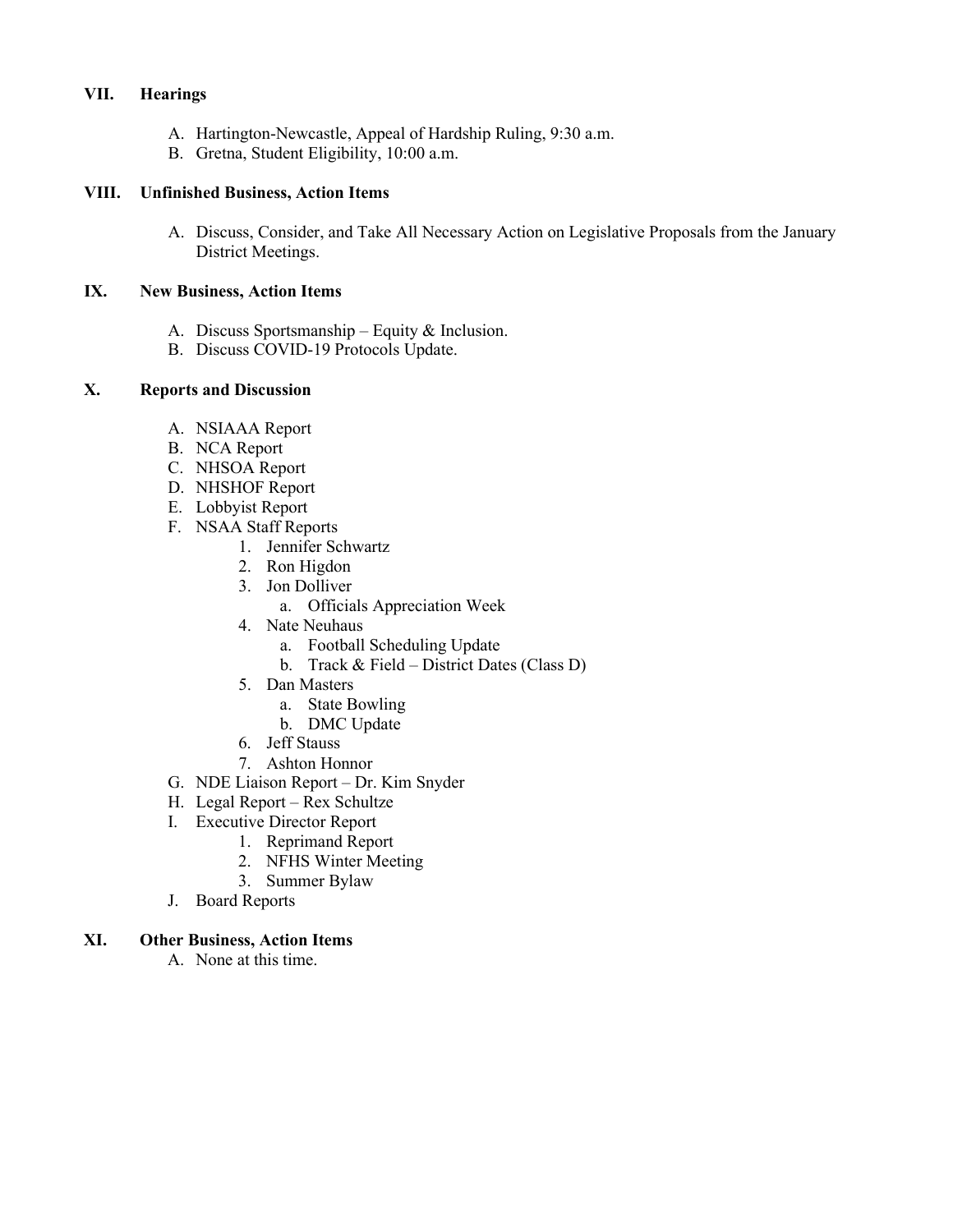#### **XII. Executive Session**

- *A. The Board Directors reserves the right to enter into Closed/Executive Session for 1) the protection of the public interest or 2) the prevention of needless injury to the reputation of an individual, and the individual has not requested a public meeting. When making a motion to enter into Closed/Executive Session, the member making such a request should be as specific as possible keeping the previously listed stipulation in consideration.*
- *B. If the Board is in agreement, a motion may be to enter into Closed/Executive Session to 1) discuss a personnel matter and 2) for the prevention of needless injury to the reputation of the individual, and 3) to discuss litigation and for the protection of the public interest.*
- *C. Action Concerning Matters Discussed in Executive Session.*

#### **XIII. Informational**

#### **XIV. Adjournment**

A. Next Board Meeting: Wednesday, February 16, 2022, at 8:30 a.m. *(or immediately following Legislative Commission)* at the NSAA Office, Lincoln.

Respectfully submitted:

Jay Bellar Executive Director

*The business of the Nebraska School Activities Association (NSAA) shall be conducted at the meetings of the NSAA Board of Directors.* 

*Member Comment at Board of Directors Meetings:*

*1. Agenda Items: The agendas for regular and special meetings of the Board of Directors are posted on the NSAA website. Representatives of member schools interested in speaking to an agenda item shall contact the Executive Director or the Board Chair prior to the meeting and* indicate the agenda item they wish to address. The Executive Director or Board Chair shall determine whether the membership comment is *relevant to the agenda. Speakers from member schools will be called upon at the "Member Comments" section of the agenda.*

*2. Non-Agenda Items: Member schools of the NSAA may attend the meetings of the Board of Directors, and bring suggestions, concerns, and comments to the Board relevant to the activities under the auspices of the organization. Representatives of member schools interested in speaking with regard to a matter not on the agenda may do so during the "Member Comments" agenda item.* 

*Member schools may request that specific agenda items be added to the Board of Directors meeting agendas. To do so, the member school should contact the Executive Director or Board Chair at least one week prior to the Board meeting to place that agenda request.* 

*Representatives of member schools wishing to refer a matter to the Board of Directors or the Executive Director and NSAA staff for consideration are invited to provide written information to the Executive Director or the Board of Directors Chair. That information will be distributed to the members of the Board of Directors and the Executive Director and NSAA staff for review, consideration, and possible action by the Board of Directors, the Executive Director and/or NSAA staff.*

*Public Comment at Board of Directors Meetings:*

*1. A "Public Comment" time shall be included on the agenda of all regular Board of Directors meetings. Public Comment will be accepted at the start of the meeting to allow for members of the public to raise issues and make comments for the good of high school activities. Members of the public will not be permitted to participate in the discussion of scheduled agenda items.*

*Public Comment time shall be limited to a maximum of 30 minutes, with each member of the public being allocated one opportunity to speak at the meeting for a time period of up to five minutes. If the number of members of the public wishing to comment warrants a reduction in the fiveminute allotment, the Board Chair shall have the authority to limit comments.*

*Members of the public wishing to comment at any regular NSAA Board of Directors Meeting must state and sign in their name, and they will be expected to state the topic of their comments for documentation in the Board Meeting minutes.*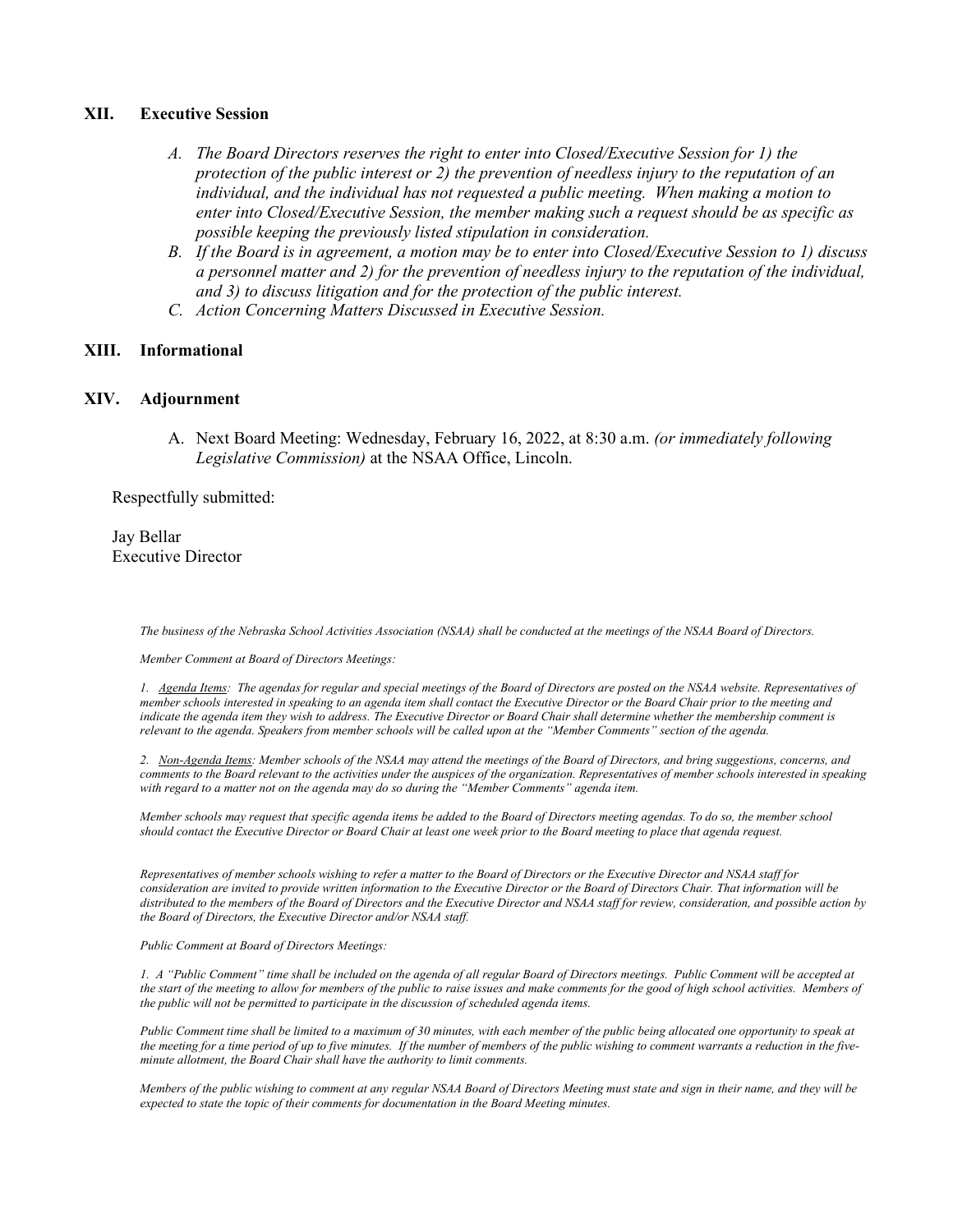Public comment about personnel will not be permitted, and the Board Chair has the prerogative to curtail any inappropriate public comment.

No Board of Directors action will be taken on any of the Public Comment issues at that meeting unless the Board determines the item to be of an emergency nature.

#### NEBRASKA SCHOOL ACTIVITIES ASSOCIATION **OPEN MEETING / INSPECTION OF RECORDS POLICY**

The Nebraska School Activities Association (NSAA) shall comply with the requirements of Neb. Rev. Stat. §§84-712 through 84-712.08, relating to the inspection of public records, and the Nebraska Open Meetings Act, Neb. Rev. Stat. § 84-1407 through 84-1414, as amended by the Nebraska Unicameral, relating to open and public meetings, to the extent that such records and meetings relate to the association's activities with respect to member schools, and subject to the provisions and limitations set forth below required in the exercise of judicial and administrative authority and the legislative procedure and authority of the different NSAA governing bodies set forth in the Constitution and By-Laws of the NSAA. Such voluntary compliance by the NSAA shall not be deemed to subject the NSAA to such laws except to the extent such laws are applicable to the NSAA.

INSPECTION OF RECORDS POLICY: Information requests from member schools or members of the public for copies of meeting minutes, I. historical data, or other non-confidential NSAA or member school information or documents can be provided upon approval of the Executive Director.

The NSAA will withhold from release to member schools and the public those records that are confidential. Records that are  $\mathbf{1}$ . confidential are those that, if the NSAA were a public school district, or if the records were in the possession of a public school, could be withheld from the public under provisions of Neb. Rev. Stat. §84-712.05 or other law.

2. This policy shall not be construed to require the NSAA to produce or generate any record in a new or different form or format modified from that of the original record.

3. With regard to all requests for information, the following provisions shall apply:

There will not be a charge to the requesting party for the first one-half hour of staff time necessary to fulfill the information  $\mathbf{A}$ . request; however, the cost of photocopies for any information requested shall be as set forth below.

Staff time will be charged in quarter-hour increments for all duties associated with the information request including  $\overline{B}$ employee time for making, certifying, compiling, and transmitting data.

Any additional staff time necessary to fulfill the initial information request in excess of one-half hour or the time it takes to  $C_{\cdot}$ fulfill subsequent information requests from the same individual or group within a one-year period will be charged at the actual hourly wage rate of the person(s) performing the work.

The first ten (10) pages of photocopies for member school, from the initial request, will be at no charge. After the initial D. ten (10) pages, or for subsequent requests within one year, the cost of copies will be at a rate of  $25¢$  per page.

Ε. The Minutes of the Board of Directors meetings are posted on the Association's web page, www.nsaahome.org, and only if the requesting person does not have access to the web site will copies of the Minutes be printed.

Payment for the staff time expended and/or the cost of copies is due upon receipt of the information. Fifty percent of the  $F$ estimated cost of the requested information must be prepaid if the total cost of the requested information exceeds \$50.00.

#### **OPEN MEETING PROVISIONS:** П.

#### $\mathbf{1}$ . Judicial and Administrative Authority:

Board of Directors: The NSAA Board of Directors is the judicial and administrative body of the association. Meetings of А. the Board of Directors of the NSAA shall be subject to the inspection of public record statutes and the Nebraska Open Meetings Act, subject to the proviso that the Board of Directors shall not be required to comply with such statutes or to conduct open and public meetings or provide inspection of records when acting in a quasi-judicial capacity where the sole subject of such meeting or record, or portion thereof, pertains to the personnel information in records regarding a student, prospective student, or former student of any member school, including but not limited to birth records, medical records, academic records, performance or eligibility information and determination of the student to participate or to continue to participate in sponsored events, contests or activities; provided, however, where a meeting or record of such association is devoted in part to matters excepted in the preceding proviso, any portion of the meeting or record not subject to such exception shall be open to the public. Reasonable arrangements will be made to accommodate the public's right to hear the discussion and action taken at the meeting. Public participation in the Board of Directors meetings shall be permitted only during a public comment agenda item at the beginning of such meeting. The designated method of providing public notice of the date, time, location and agenda of Board of Directors meetings shall be through posting on the NSAA website, nsaahome.org. The minutes of each meeting of the Board of Directors shall be posted on the NSAA website.

#### $\overline{2}$ . Legislative Procedure and Authority:

District Meetings: NSAA district meetings are legislative bodies of the association. Meetings of each of the six NSAA districts as legislative bodies shall be subject to the inspection of public record statutes and the Nebraska Open Meetings Act. Reasonable arrangements will be made to accommodate the public's right to hear the discussion and action taken at the meeting. Public participation in the district meetings shall be permitted only during a public comment agenda item at the beginning of such meeting, and shall not be permitted during the legislative debate and action by the representatives of the member schools. The designated method of providing public notice of the date, time, location and agenda of NSAA district meetings shall be through posting on the NSAA website, nsaahome.org. The minutes of each meeting of a NSAA district shall be posted on the NSAA website.